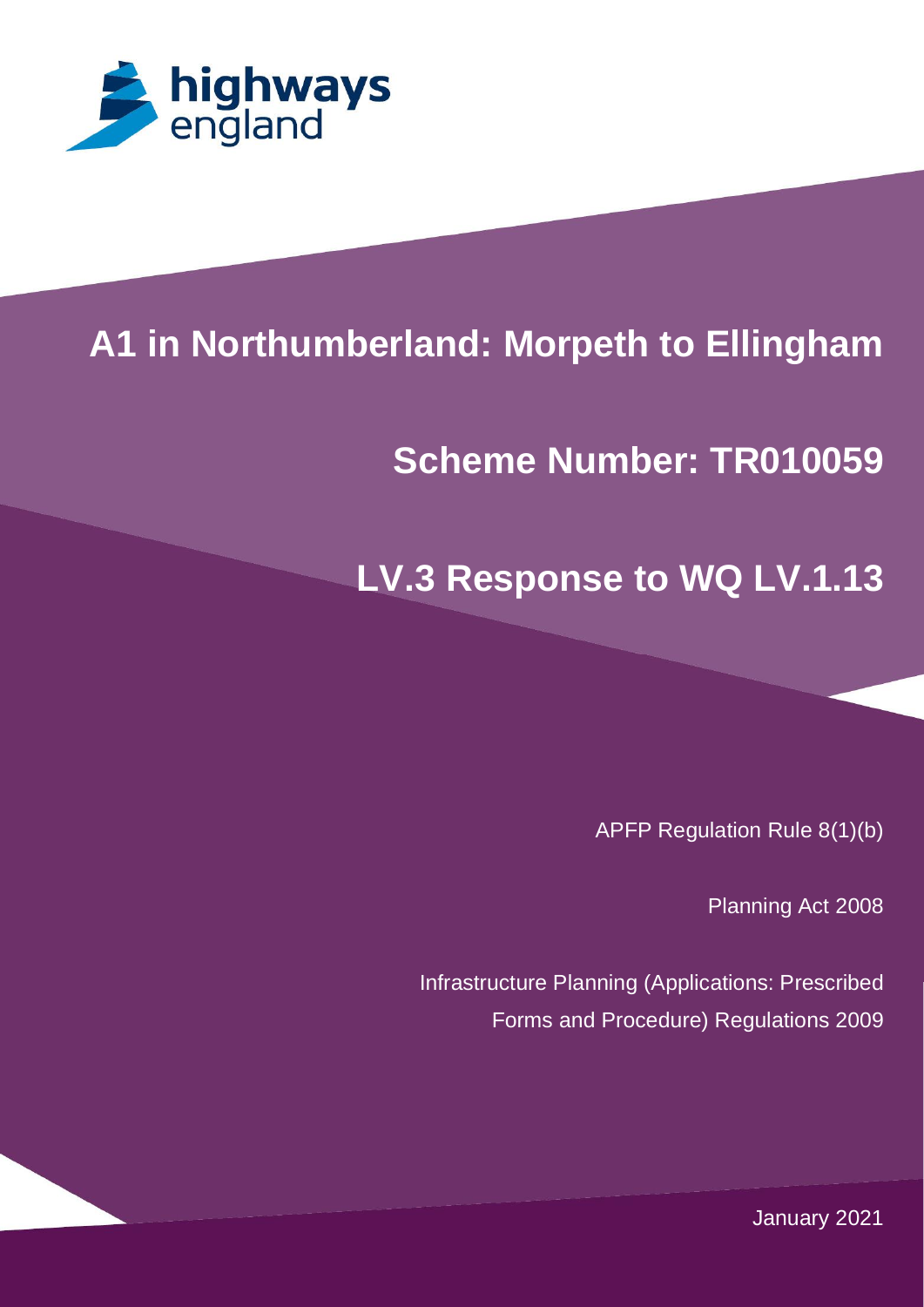

Infrastructure Planning

Planning Act 2008

**The Infrastructure Planning (Applications: Prescribed Forms and Procedure) Regulations 2009**

## **The A1 in Northumberland: Morpeth to Ellingham**

Development Consent Order 20[xx]

| <b>Response to WQ LV.1.13</b> |  |  |
|-------------------------------|--|--|
|-------------------------------|--|--|

| <b>Regulation Reference:</b>          | APFP Regulation Rule 8(1)(b)               |
|---------------------------------------|--------------------------------------------|
| <b>Planning Inspectorate Scheme</b>   | TR010059                                   |
| <b>Reference</b>                      |                                            |
| <b>Application Document Reference</b> | TR010059/7.8.21                            |
|                                       |                                            |
| Author:                               | A1 in Northumberland: Morpeth to Ellingham |
|                                       | Project Team, Highways England             |

| <b>Version</b> | <b>Date</b>    | <b>Status of Version</b> |
|----------------|----------------|--------------------------|
| Rev 0          | ' January 2021 | Deadline 1               |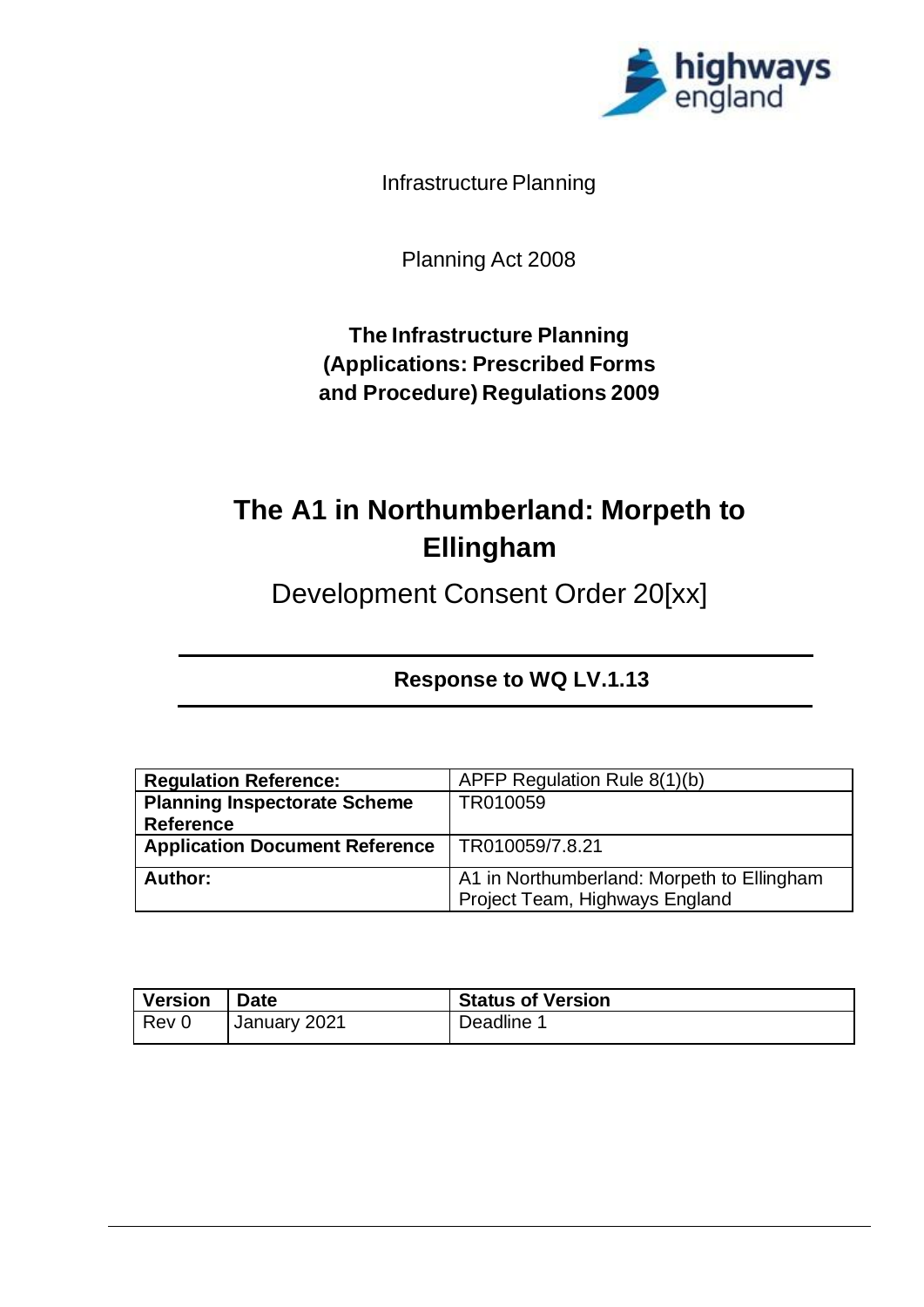A1 in Northumberland: Morpeth to Ellingham

LV.3 Response to WQ LV.1.13



## **CONTENTS**

#### **1 RESPONSE TO WRITTEN QUESTION LV.1.13 1**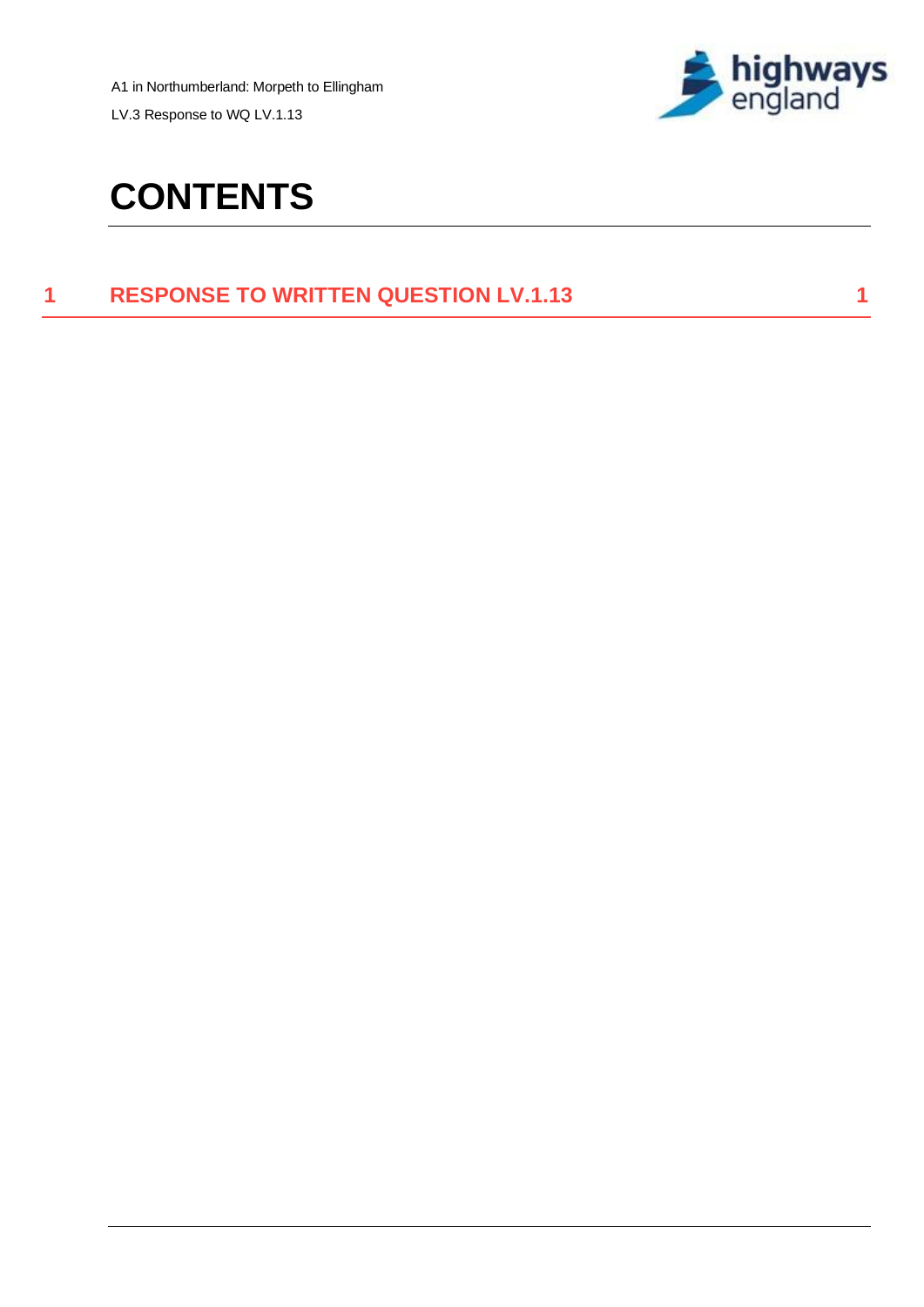

### **1 RESPONSE TO WRITTEN QUESTION LV.1.13**

1.1.1. The Applicant has reviewed the findings of the assessment as outlined in **Chapter 7: Landscape and Visual Part A** of the ES [**APP-044**], supported with F**igure 7.6 Visual Effects Drawings Residential Properties Part A** [**APP-093**], and the mitigation set out on **Figure 7.8: Landscape Mitigation Masterplan Part A** [**APP-095**]. The potential additional mitigation measures are outlined below, and consideration is given as to their suitability and the prospect of potentially reducing the significant effects to non-significant:

#### **R35 The Cottage (Figure 7.6 Visual Effects Drawings Residential Properties Part A [APP-093] – sheet 5 of 6)**

- 1.1.2. Impacts would arise on this receptor due to the presence of the proposed West Moor Junction in close proximity (less than 10m) , comprising changes arising adjacent to the curtilage of the property (refer to Work No 16D on **Works Plans** [**APP-007**]), to the receptor and the requirement for the vertical and horizontal realignment West Moor Road. Due to the close proximity to the property itself, the options to identify additional mitigation measures are reduced. Whilst in theory, additional planting could be used as mitigation, and this would need to be immediately adjacent to the building, and large trees could not be planted so close to the building or the highway, therefore in practice there is insufficient space here to deliver this. The planting of large trees would potentially lead to structural issues associated with root damage or loss of light. Whilst additional shrub planting could partially reduce the view of the realigned road, and the edge of the West Moor Junction, the effect would be to also reduce light reaching the north facing elevation of the single storey property; there would be a similar impact were a screen fence to be proposed. Furthermore, additional features within the verge immediately to the north of the property would reduce visibility from its entrance onto the local road which could pose a safety issue for vehicles pulling out of the entrance onto West Moor Road.
- 1.1.3. North of the realigned local road, it would be possible to extend the planting associated with the western facing embankment slope to form a broader belt of shrubs that would reduce views to the north and the western edge of the West Moor Junction, however this would have the negative effect of reducing the open views to the north of the open countryside. The provision of a broader belt of shrubs would potentially reduce the impact of the main components of the West Moor Junction, although it would not screen the realigned local road, and the open aspect to the north would be lost, which would represent a negative effect. Whilst the impacts would be reduced by the creation of the wider belt of planting, the negative impact of the loss of open aspects would, on balance, not change the findings of **moderate adverse** (**significant**) effects.

#### **R36 West Moor House (Figure 7.6 Visual Effects Drawings Residential Properties Part A [APP-093] – sheet 5 of 6)**

1.1.4. For the reasons outlined above, which include the distance of the proposed changes to West Moor Road and distance to R35 The Cottage (less than 10m) (refer to Work No 16D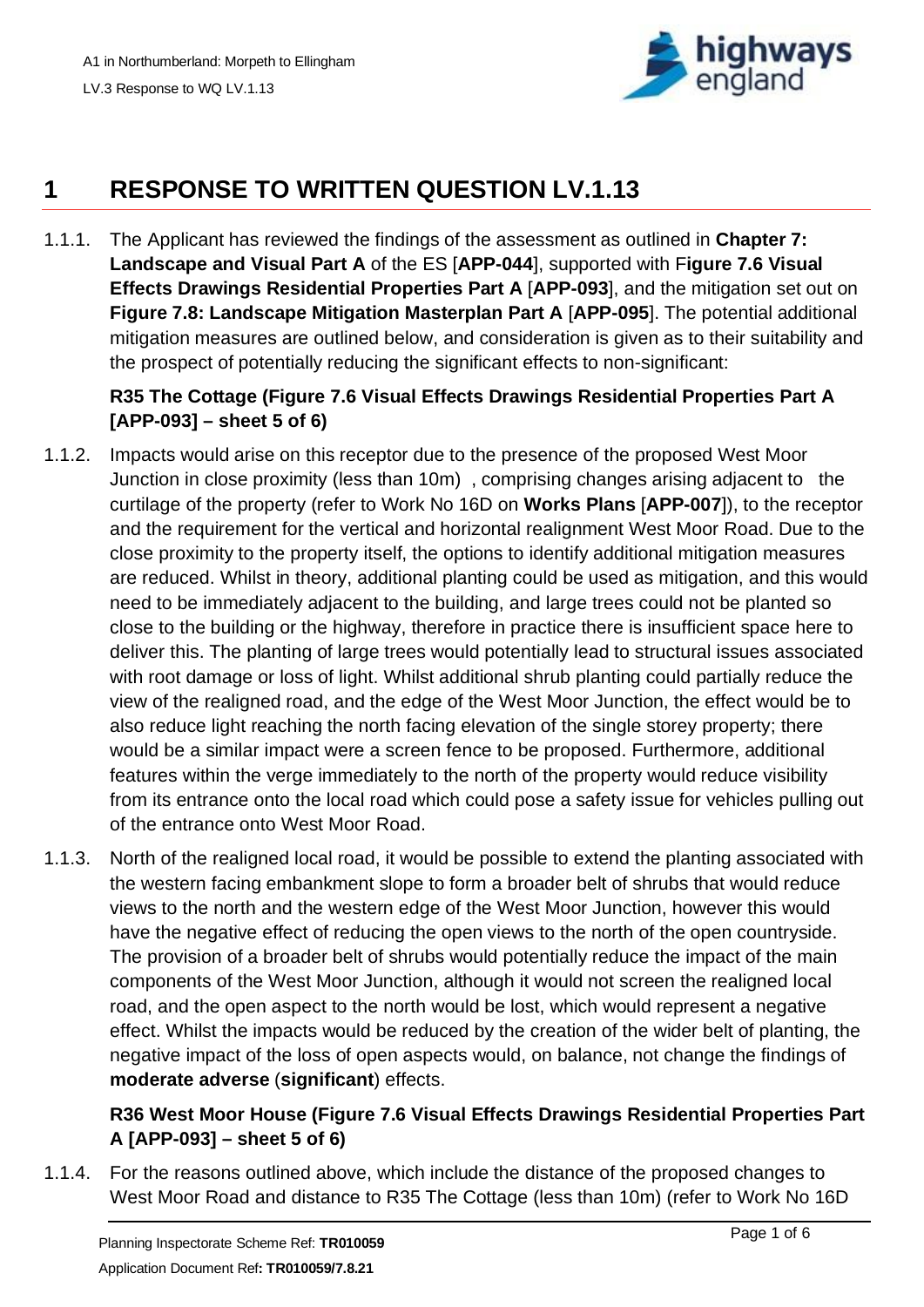

on **Works Plans** [**APP-007**]), it is not feasible to identify additional mitigation measures (in the form of additional planting) for receptor R35 that would also reduce the effects for R36, there being insufficient room to provide trees and shrubs between R36 (and specifically R35) and the proposed works. Furthermore, if planting was provided, this would result in the loss of the open aspect to the north. The proposed additional mitigation measures would therefore not change the findings of **moderate adverse** (**significant**) effects.

#### **R37 West Moor House (4 properties) (Figure 7.6 Visual Effects Drawings Residential Properties Part A [APP-093] – sheet 5 of 6)**

1.1.5. Impacts would arise on this receptor due to the presence of the proposed works (refer to Work No 16D on **Works Plans** [**APP-007**]) associated with the West Moor Junction in relatively close proximity (less than 10m to the property boundary) to the receptor s to the east, and the requirement for the realignment and the elevation of the vertical alignment of the local road. Impacts would arise primarily as a result of the loss of roadside vegetation, and the presence of the West Moor Junction to the east. Proposed mitigation measures comprise the replacement of the roadside hedgerow and individual trees, which in the design year (2038) would reduce awareness of the West Moor Junction and replace the existing highway elements, including earth embankments and traffic movements. The potential remains for the hedgerow and individual trees to be broadened in width to form a narrow belt of shrubs and trees, which in views to the east would further reduce awareness of the West Moor Junction. However, in establishing this denser belt of planting, views northwards from the four receptors, that incorporates open countryside would be screened and the sense of openness would be lost. The provision of a broader belt of shrubs would potentially reduce the impact of the main components of the West Moor Junction, although it would not screen the realigned local road, and the open aspect to the north would be lost, which would represent a negative effect. Whilst the impacts would be reduced by the creation of the wider belt of planting, the negative impact of the loss of open aspects would, on balance, not change the findings of **moderate adverse** (**significant**) effects.

#### **R58 Joiners Cottage/R59 The Bungalow (Figure 7.6 Visual Effects Drawings Residential Properties Part A [APP-093] – sheet 3 of 6)**

1.1.6. These two receptors lie in a shallow hollow in the Causey Park hamlet, and both have west facing elevations towards the Scheme. The Scheme (refer to Work No 1A and 2B, and 11D on **Works Plans** [**APP-007**]) would be passing approximately 100m to the west on a slight embankment, with a noise barrier at the top of the embankment, however an attenuation basin, and access road (refer to Work No 11D on **Works Plans** [**APP-007**]) would be constructed closer than this, the pond being approximately 50m distant. Currently proposed mitigation measures in the form of hedgerows and individual trees would be planted alongside the Scheme at the foot of the embankment, as such, and in the design year 15, the view of the embankment and noise barrier would be interrupted by the maturing trees, whilst traffic movements on the A1 would be substantially screened by the noise barrier. The **moderate adverse** (**significant**) effect would arise as a result of the presence of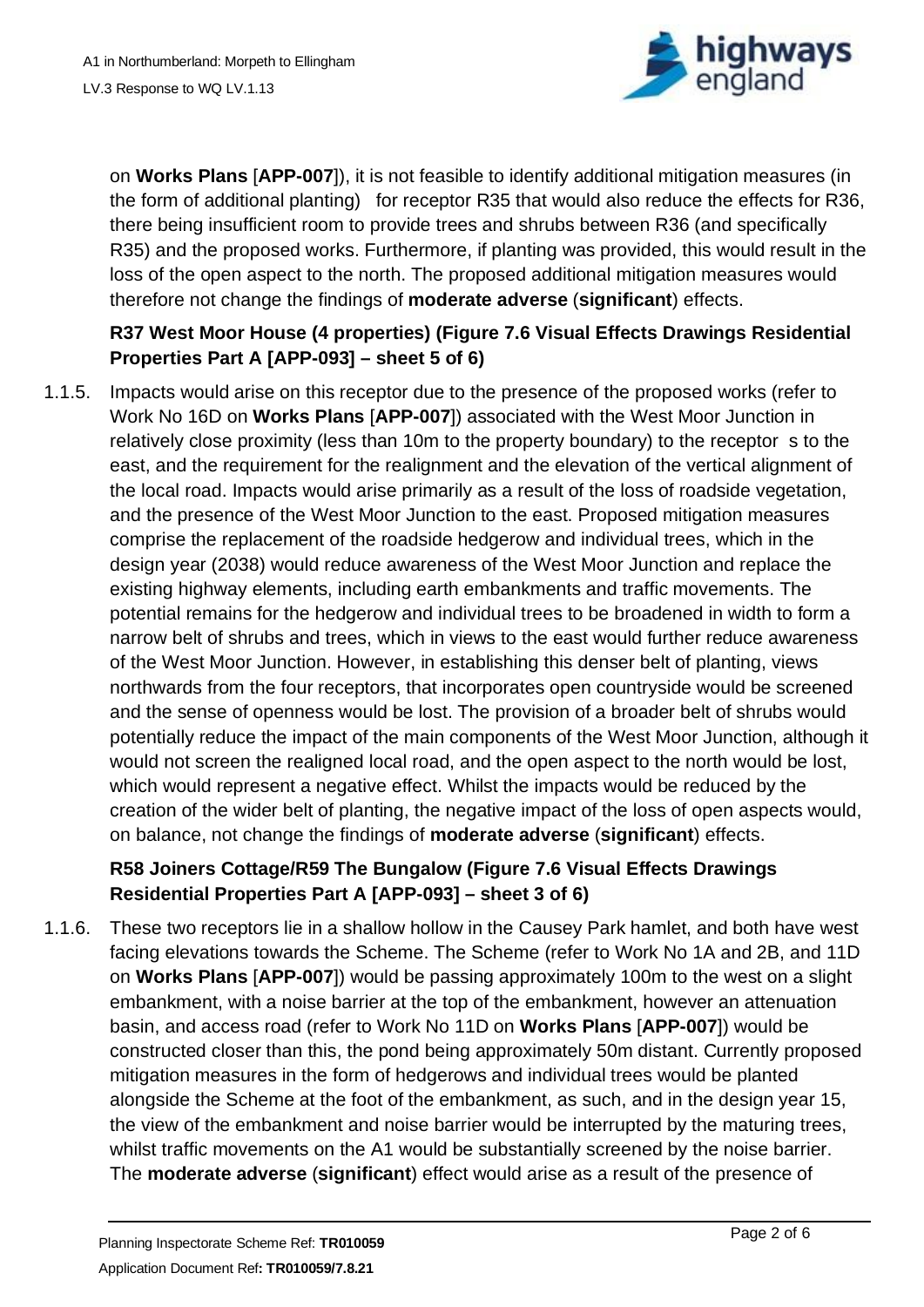

engineered slopes, the noise barrier and the loss of the broader views of open countryside to the west.

- 1.1.7. Additional mitigation measures might comprise further planting to reinforce the screening capacity of the proposed hedgerow to form a linear belt of shrubs and trees, connecting to the existing waterside trees that follow the local watercourse that runs through Causey Bridge. This would have the effect of reducing any remaining views of the embankment and noise barrier, but would not alter the fact that the broader views of the open countryside to the west would be screened entirely by the Scheme. Alternatives of earthworks or false cutting would draw the slopes closer to the receptors and would result in the effect of foreshortening the view. Furthermore, to screen the noise barrier and the traffic movements beyond, would require a substantial earthwork, which in the intervening ground would reduce the capacity to deliver the required drainage attenuation measures.
- 1.1.8. A screen fence on the property boundary would substantially reduce awareness of the Scheme to the west, however, this would further reduce views of the countryside, albeit impacted by the Scheme to the west.
- 1.1.9. As outlined above, several additional measures could be implemented to further reduce the effect on the occupants of these receptors. However, the only measure that may warrant further consideration would be further planting between the drainage attenuation feature and the embankment to the elevated road. Despite this the final effect in the design year 15 (2038) would likely remain **moderate adverse** (**significant**) as the loss of the open views of the countryside to the west would still be represent a significant effect.

#### **R68 Tindale Hill (Figure 7.6 Visual Effects Drawings Residential Properties Part A [APP-093] – sheet 3 of 6)**

- 1.1.10. The receptor is located on the crest of a low hill, and the occupants would have some existing views approximately 150m distance to the north and northwest, within which the Scheme, comprising Work No 2a, 2B on **Works Plans** [**APP-007**]) would be a noticeable new feature. Currently proposed mitigation measures, comprising Bunds 10 and 11 and associated woodland, and a hedge (refer to **Figure 7.8 Landscape Mitigation Masterplan Part A [APP-095]** have been designed to reduce awareness particularly to the northwest, where the carriageway of the Scheme passes the closest within the available views (approximately 150m). Furthermore, measures that comprise screen mounding and woodland planting comprising Bunds 10 and 11 and associated woodland (refer to **Figure 7.8 Landscape Mitigation Masterplan Part A** [**APP-095**], which in the design year 15 (2038) would have established and substantially reduce awareness of the Scheme, would also elevate the line of sight beyond the Scheme to the open countryside beyond. Despite this it is expected that awareness of the Scheme would remain to the north due to the slightly elevated position, within which measures to provide screening and integration of the Scheme comprise hedges alongside the top of a shallow cutting.
- 1.1.11. Additional mitigation measures that could be considered might include extending the proposed woodland associated with bund 10 to the north – strengthening and extending the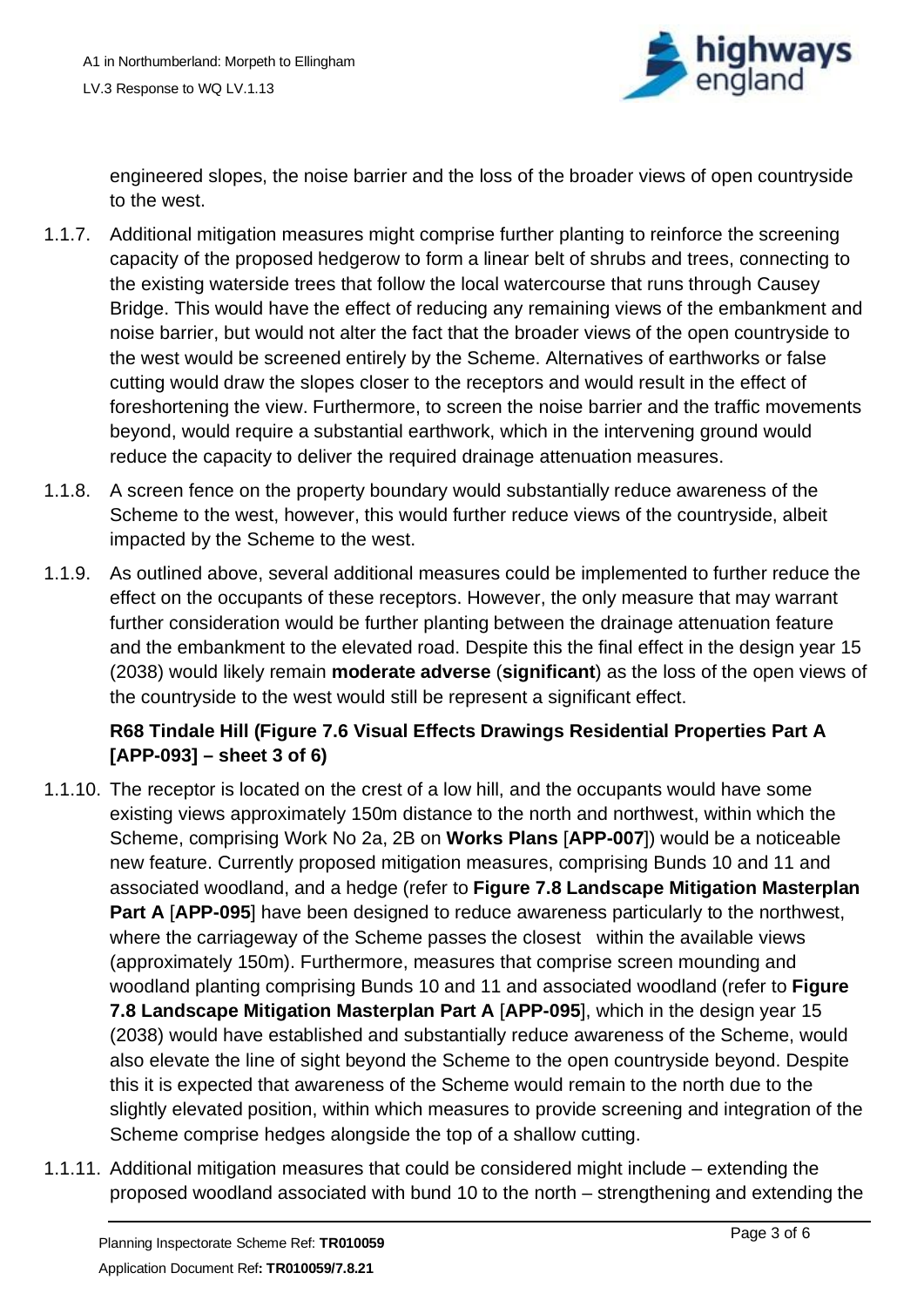

screening into the transition of the Scheme into cutting. Furthermore, a more focused planting of hedgerow trees to tie into the woodland between chainages 16300 – 16550, refer to **Figure 7.8 Landscape Mitigation Masterplan Part A** [**APP-095**], would reinforce the boundary to the Scheme, although this is not anticipated to provide substantial additional screening. Finally, the removal of the proposed hedge and arable field margin grassland between the above chainages, would permit a wider belt of trees and shrubs that tie the woodland associated with bund 10 and 11 refer to **Figure 7.8 Landscape Mitigation Masterplan Part A** [**APP-095**] (sheets 8 and 9). These measures would marginally reduce the degree to which features of the road would be visible, nevertheless, the presence of a new large infrastructure corridor within what are existing far reaching views of open countryside would not significantly reduce the magnitude of impact and resulting significant effect and the **moderate adverse** (**significant**) effect would remain.

#### **R70 Earsdon Moor Farm (Figure 7.6 Visual Effects Drawings Residential Properties Part A [APP-093] – sheet 3 of 6)**

- 1.1.12. Views from the receptor are comparable to the above R68 receptor, but the occupants would have slightly more elevated views approximately 400m to the west and south west to the Scheme, comprising Work No 2a, 2B and the northern extents of 9E on **Works Plans** [**APP-007**]), with far reaching views of open countryside beyond. Views of the Scheme would arise as it emerges from a slight cutting, along the top of which is proposed a hedgerow with trees along the eastern side of the Scheme, to raise the line of sight beyond.
- 1.1.13. Options to provide additional mitigation could be focused on the planting of additional trees within the hedgerow between chainage 15140 - 15920, refer to **Figure 7.8 Landscape Mitigation Masterplan Part A** [**APP-095**], which as the tree planting is indicative could be achieved at the detailed design stage. A further alternative would be the removal of the proposed hedge and arable field margin grassland between the above chainages. This would permit a wider belt of trees and shrubs that tie the woodland north of the Fenrother Junction with the southern tip of woodland associated with bund 10, refer to **Figure 7.8 Landscape Mitigation Masterplan Part A** [**APP-095**] (sheets 8). This would however result in a strong linear woodland across a significant proportion of the view within what is currently a relatively open and unwooded landscape and this would appear at odds with the existing landscape.
- 1.1.14. Finally, the option remains to provide a screen fence on the boundary of the property which for the single storey property would screen views of the attractive open countryside to the west and south west for its occupants. It is considered that this would substantially and negatively impact the views experienced and would result in an effect greater than that currently predicted to arise.
- 1.1.15. The reinforcement of the proposed hedgerow with frequent hedgerow trees, that would interrupt views of traffic movements, would remain the appropriate solution. Despite this, the presence of the Scheme within slightly elevated views and across a substantial proportion of the view would remain noticeable, which on a receptor that is considered to be highly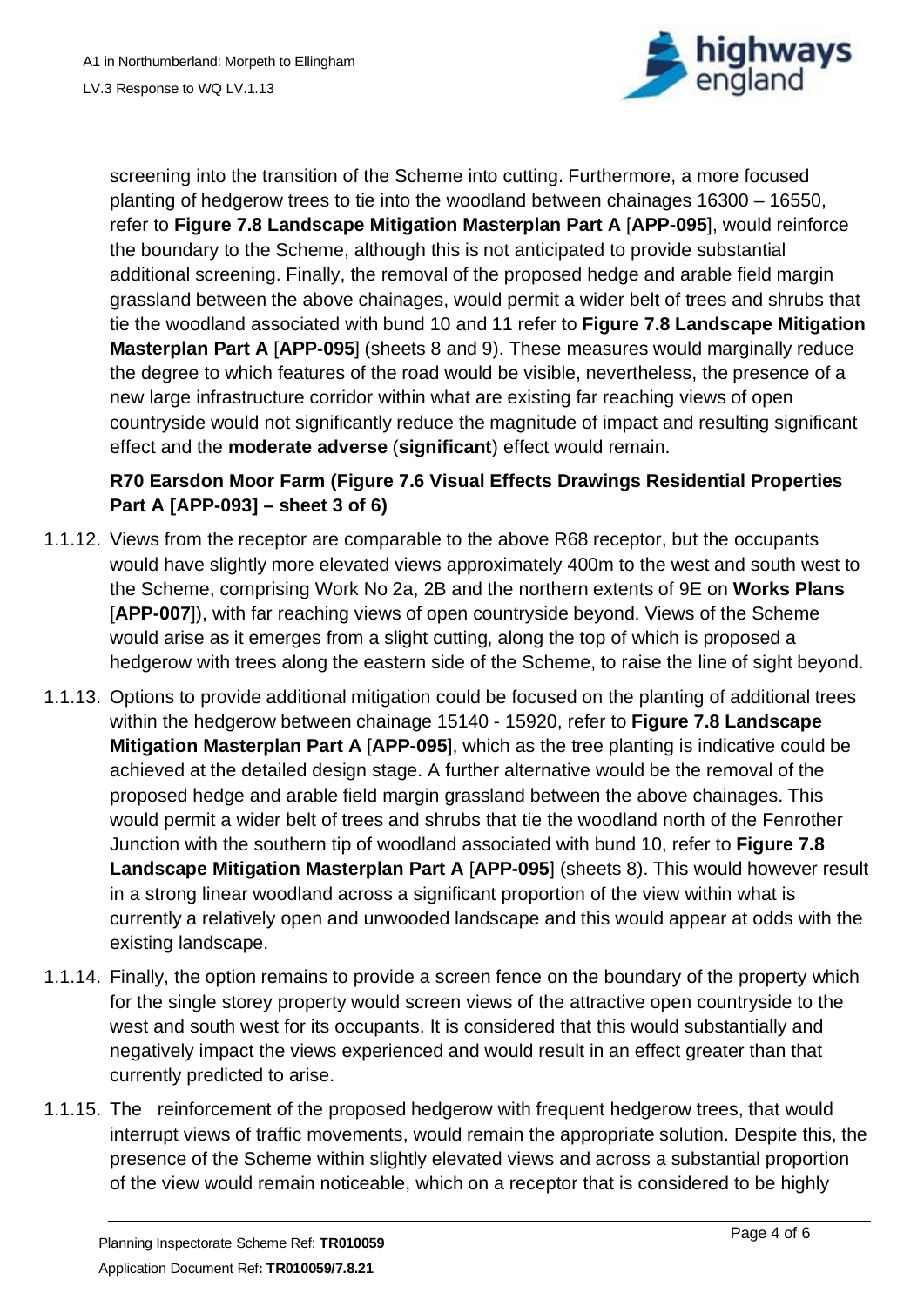

sensitive to development of this type would still result in a **moderate adverse** (**significant**) effect.

#### **R71 Portland House/R72 Welbeck House (2 properties) (Figure 7.6 Visual Effects Drawings Residential Properties Part A [APP-093] – sheet 3 of 6)**

- 1.1.16. These are set immediately adjacent to the A1, with west and south elevations having existing views of the A1 immediately adjacent, and the occupants of both having an existing awareness of traffic in close proximity to the dwelling.
- 1.1.17. The Scheme would require a new link road to be constructed to tie into the existing A1 comprising Work No 9l, 10A and 10B on **Works Plans** [**APP-007**]), that are within 10m of the property boundary, and which extend to the west to tie into the proposed Fenrother Junction.
- 1.1.18. Options to provide additional mitigation, over and above the existing hedges proposed either side of the local road diversions (Work No 9I and 10B on **Works Plans** [**APP-007**]), are indicated on **Figure 7.8: Landscape Mitigation Masterplan Part A** [**APP-095**] are limited due to the intervening distance and lack of suitable space within which additional planting could be provided. Increased frequency of trees within the proposed hedge on the western side of the A1 diversion would provide some additional screening of the Fenrother Junction in the distance, however the key features of the view in the immediate context would not be changed, and the **moderate adverse** (**significant**) effect would be unchanged.

#### **R93 Strafford House (Figure 7.6 Visual Effects Drawings Residential Properties Part A [APP-093] – sheet 2 of 6)**

- 1.1.19. Strafford House (R93) is located immediately adjacent to the A1, and the access drive, which will be stopped up, currently opens directly to the road. The requirement to provide a new access drive (comprising Work No 8J on **Works Plans** [**APP-007**]) would require existing trees and shrubs, that currently provide a visual screen to be partially removed, exposing the external spaces and north facing elevation to newly exposed views of the A1 and the access drive.
- 1.1.20. Key to reducing potential effects is the retention of as much of the existing vegetation as is possible, however in addition there is a proposed 2m screen fence that would be erected between the A1 and the access drive, which would provide some visual screening from external spaces at ground level.
- 1.1.21. Additional mitigation measures would be challenging to include at this location due to the very limited space available within which additional planting could be provided. It might be feasible to provide a more densely arranged line of trees within the verge, however this may be subject to further design constraints during the detailed design phase as a result of structural constraints such as drainage infrastructure or the need for visibility splays. Nevertheless, the loss of existing mature tree cover would remain a noticeable loss within the view and awareness of the A1 beyond the access drive and screen fence would likely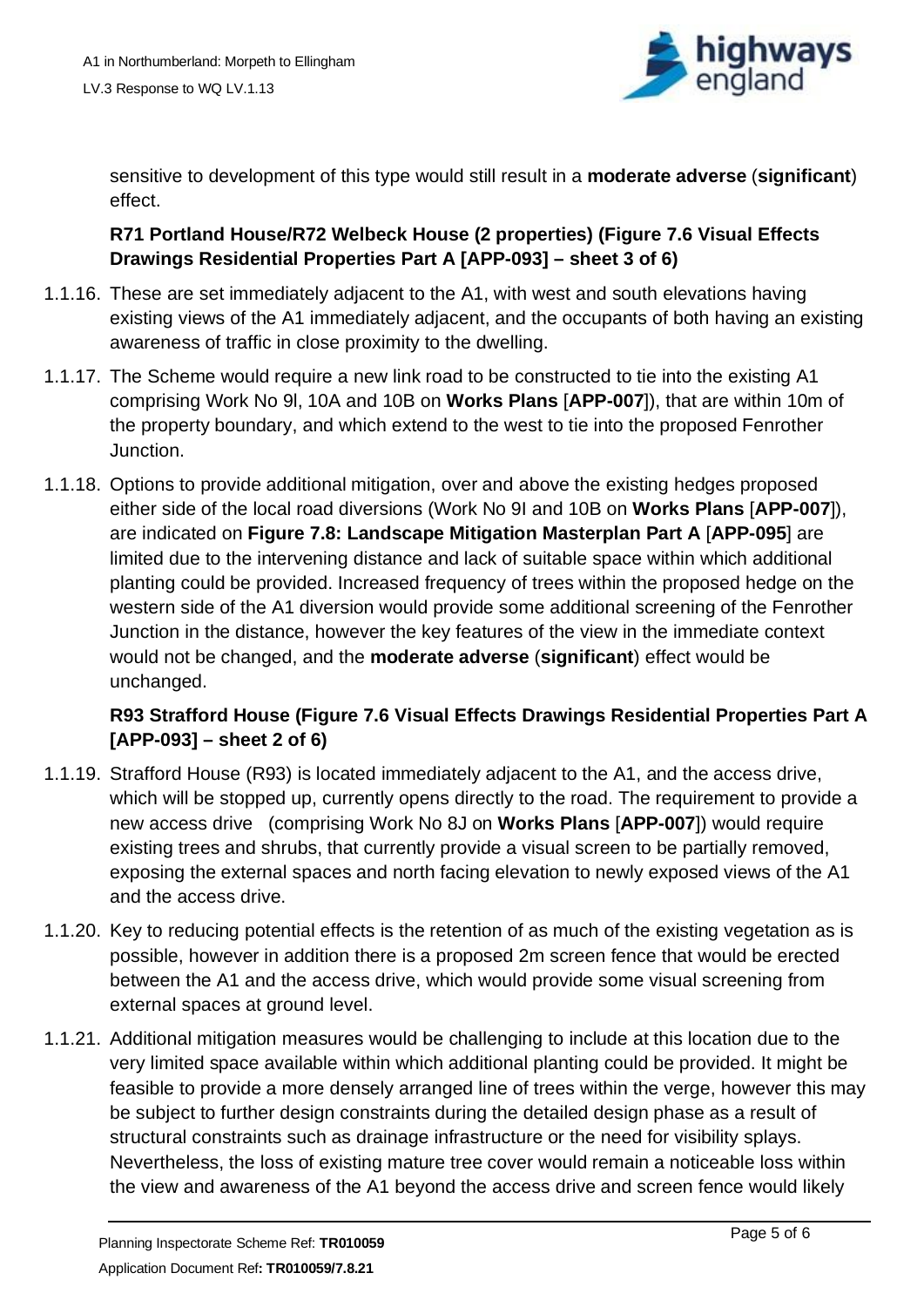

remain, therefore the **moderate adverse** (**significant**) effect is predicted to remain in the design year 15 (2038).